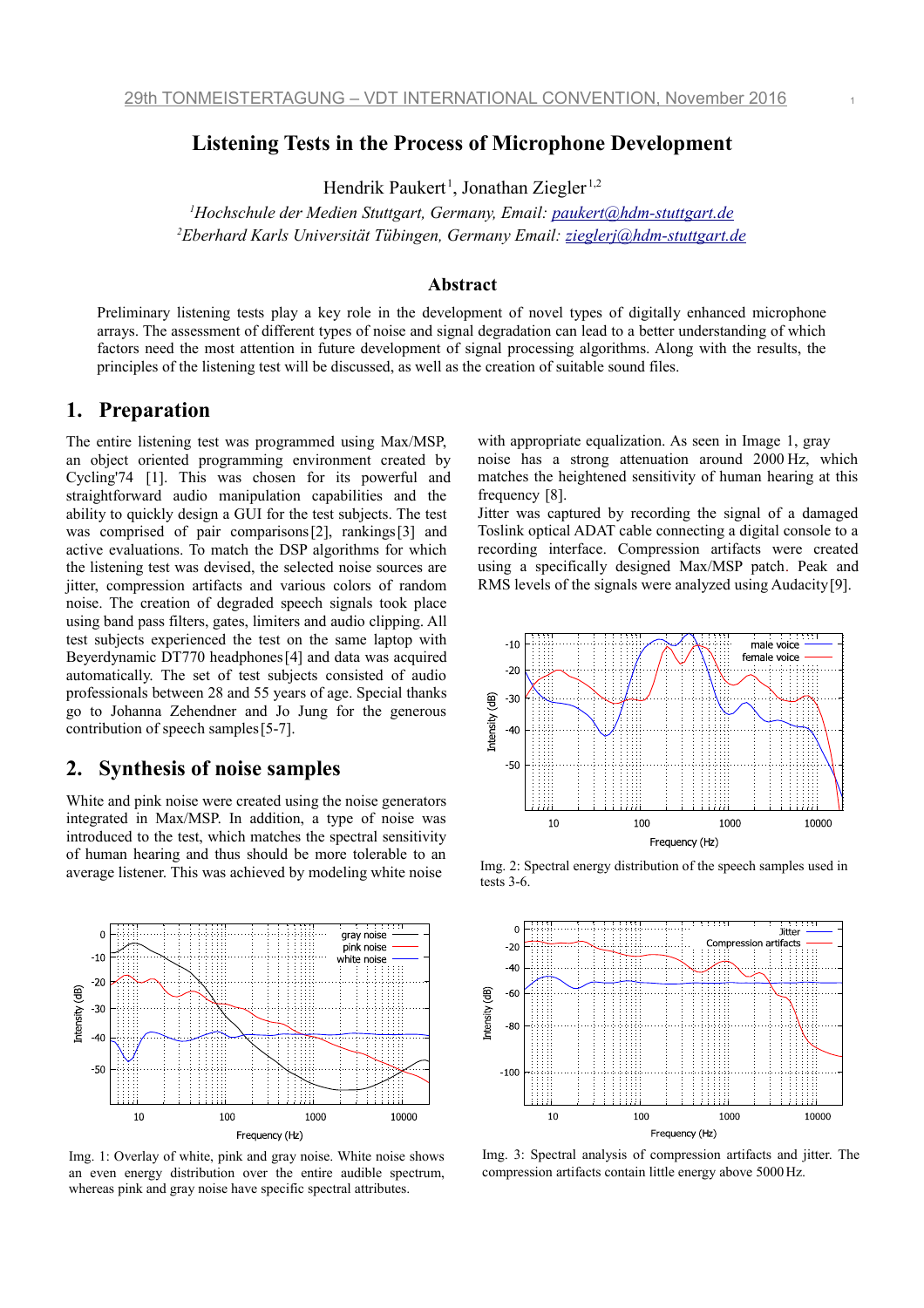

<span id="page-1-0"></span>Img. 4: Peak values of all signals used in the listening tests. Before evaluation of the results individual gain matching was applied. 'Speech female', 'Speech male', 'Male band passed' and 'Male gated' have 0dB peak level.

# **3. Execution of listening tests**

The program in use consists of 6 separate experiments and returns a total of 52 parameters for each test subject. Before the test is started, the subject is reminded that the listening test is devised for a speech-specific microphone and that therefore a focus should be placed on sound quality in regard to such signals.

### **Test 1: "Identical Disturbance Level"**

Initially the test subject is asked to start a calibration signal to set the listening volume to a comfortable level. This process ensures that every listener is evaluating the signals within his or her own listening comfort zone.

Due to a variety of sonic differences in the noise samples, a direct comparison is not possible. A recording of white noise will be perceived to be louder than, for example, jitter at the same peak level. Therefore, every subject is asked to set the noise samples to a subjectively identical level. These gain values are consequently incorporated into the pair comparison tests.

## **Test 2: "Pair Comparison"**

All noise signals are evaluated in pairs and the signal with a higher disturbance potential is chosen. Due to the fact that the test subject previously matched all signals to a subjectively identical level, the decision is based more on spectral and temporal energy distribution than on a general difference in volume between the signals.



<span id="page-1-1"></span>Img. 5: RMS values of used signals. While jitter and white noise have similar peak levels, the difference in mean energy is significant.

## **Test 3: "Perception Threshold"**

The signals are now examined based on an individual threshold of perception. In addition to the noise samples, a vocal sample is played back. Both male and female speech are used in order to examine a difference in signal masking. The user interface is similar to the one used in test 1.

### **Test 4: "Disturbance Threshold"**

The disturbance threshold for each signal is determined using the same methodology as in the previous test.



Img. 6: "Identical Disturbance Level." The test subject is asked to set the noise signals to identical levels using the provided faders and on/off buttons.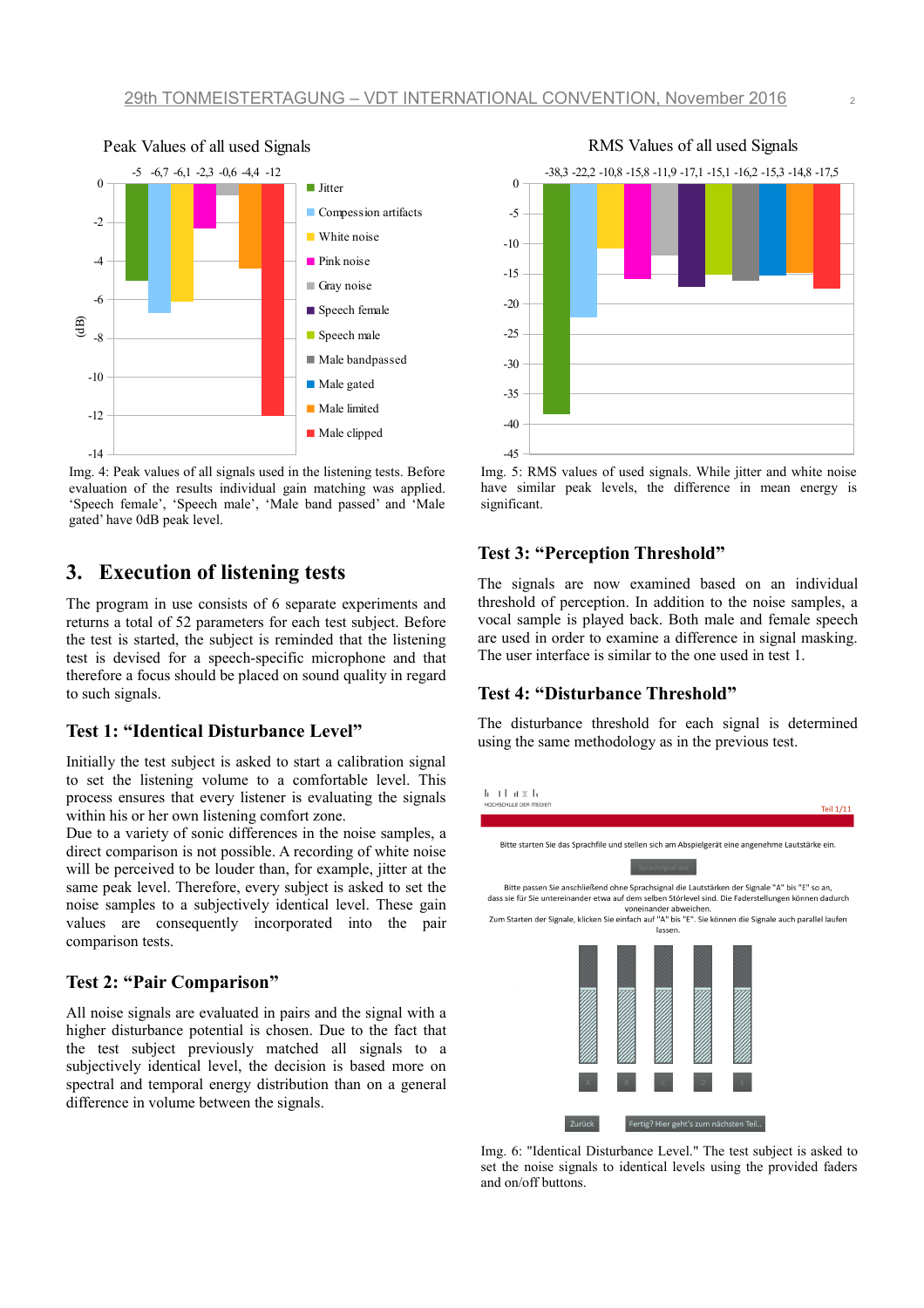

Img. 7: "Pair Comparison." The test subject is asked to determine the more bothersome signal within a pair.

## **Test 5: "Ranking"**

The male speech sample is now played back in a variety of modifications, created with a gate, a band pass filter, a limiter and a clipper. All signals were modified to a similar degree. This insures that the character of a modification is perceived rather than its intensity. The subject is asked to rank the sound samples according to perceived signal quality. This test contains a blind reference.



Img. 8: "Ranking." The subject compares the modified speech signals by clicking the tiles A-E and assigning a numerical rank to each sample.

### **Test 6: "Clipping"**

In this test the amplitude of the audio samples of male and female speech are clipped. The subject is asked to set a tolerable level of clipping using a number box, as shown in Image [9.](#page-2-0) To prevent habits of audio professionals from influencing their decisions, no level meters are supplied. The factor is converted to decibels for the evaluation process and can be compared to the fixed clipping from test 5.



<span id="page-2-0"></span>Img. 9: "Clipping." Test subjects set a tolerable level of clipping in male and female voice samples using a number box.

# **4. Results**

All results are gain-corrected using the peak level offsets shown in Image [4.](#page-1-0) By compensating for differences in peak and RMS levels, a uniform evaluation of all tests is achieved. The depicted results are gathered using averages of all test subjects.

### **Test 1: "Identical Disturbance Level"**

Image [10](#page-3-1) makes it quite clear that gray noise and jitter have a very high disturbance threshold. Thus, much higher peak levels can be tolerated than, for example, with white noise. The test subjects set pink noise and compression artifacts to similar peak levels. This could very likely be due to the spectral similarity of the two signals. RMS values for the chosen levels show more similarity. This can be observed in Image [11.](#page-3-0) The only exception is gray noise, where much higher RMS values are chosen due to reduced signal energy in the frequency bands most sensitive in human perception. The average standard deviation is 7.31dB.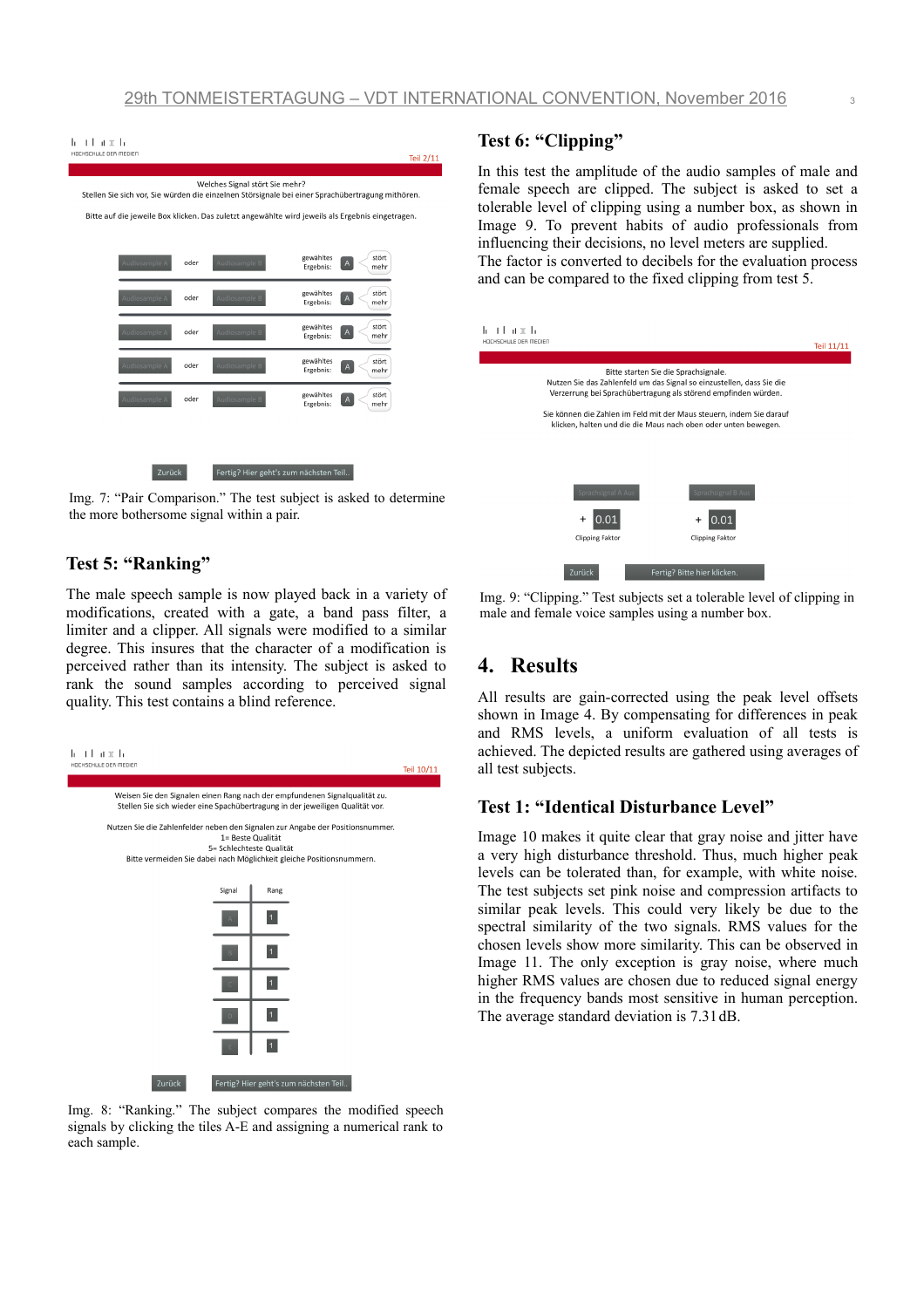

<span id="page-3-1"></span>Img. 10: Results of "Identical Disturbance Level Peak." Jitter is set to the highest, white noise is set to the lowest peak level with a difference of approximately 20dB.



<span id="page-3-0"></span>Img. 11: Results of "Identical Disturbance Level RMS." Compared to peak levels in Image [5,](#page-1-1) RMS levels show much higher correlation.

## **Test 2: "Pair Comparison"**

Pair comparison tests are run using the resulting disturbance levels from test 1, thus a consistent level of audible noise is achieved. Each noise sample is compared to every other noise sample, resulting in 10 choices per test subject. During evaluation the number of losing pair decisions is calculated per sample, determining the most disturbing source. As seen in Image [12,](#page-3-2) white noise clearly leads the list, followed by compression artifacts and gray noise. Pink noise and jitter were perceived to be the least bothersome.



<span id="page-3-2"></span>Img. 12: Results of "Pair Comparison." The list of most disturbing noise sources is clearly led by white noise. Pink noise and jitter were perceived as the least disturbing.

### **Test 3: "Perception Threshold" - Part I**

The perception thresholds of jitter and gray noise are highest, followed by compression artifacts and pink noise. White noise, on the other hand, can already be heard at very low signal levels. The average standard deviation is 9.1dB. Pink noise shows the lowest, and gray noise the highest standard deviation of the tested signals. This could be due to hearing capability of the test subjects. Gray noise has the highest spectral energy in low and high frequency ranges. The high frequency sensitivity of human hearing is decreased with age and over-exposition to high sound pressure levels. This can cause a higher fluctuation in perceived noise levels.



Img. 13: Results of "Perception Threshold Peak." Jitter can be added at the highest peak level without disturbance, while white noise can be detected at very low levels.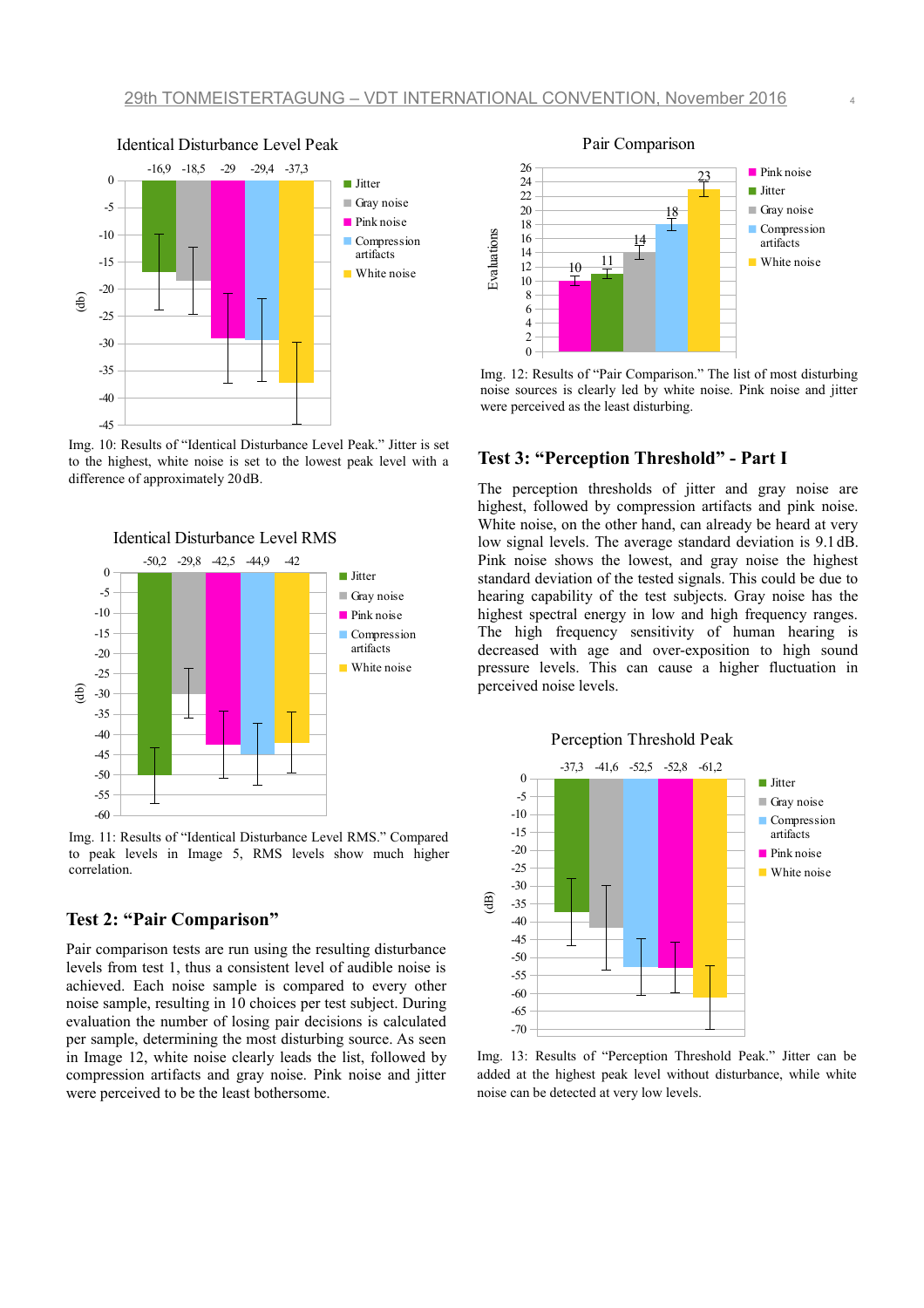

Img. 14: Results of "Perception Threshold RMS." A convergence of measured values can be detected. The highest standard deviation is found within gray noise.

# **Test 3: "Perception Threshold in Female Speech" - Part II**

In contrast to the previous test, the order of the noise samples is changed: compression artifacts trade places with pink noise. The average standard deviation is 8.3 dB. As shown in Image [20,](#page-6-0) the perception threshold of the noise samples in female speech is on average slightly below the results in male speech. This can be attributed to a 2 dB higher RMS level of the male speech sample.

#### **Comparative Analysis**

When comparing perception thresholds of pure noise samples and noise in added speech, it becomes apparent that especially pink and gray noise can be increased in volume. Jitter and compression artifacts are masked least.

| <b>Perception threshold</b><br>in female speech | Difference due to<br>masking (dB Peak) | SD.  |
|-------------------------------------------------|----------------------------------------|------|
| Jitter                                          | 9.9                                    | 8.6  |
| Compression artifacts                           | 99                                     | 8.7  |
| White noise                                     | 11.0                                   | 6.7  |
| Pink noise                                      | 12.8                                   | 6.6  |
| Gray noise                                      | 12.4                                   | 10.9 |
| Average                                         | 112                                    | 83   |

Tab. 1: Results of "Perception Threshold in Female Speech." Pink noise profits most from masking effects and additionally shows the smallest standard deviation.

## **Test 3: "Perception Threshold in Male Speech" - Part III**

The order of the samples is analogous to part 2 of this test and standard deviation is 7.8 dB.

#### **Comparative Analysis**

Masking effects are least apparent with jitter. As with female speech, pink and gray noise show the strongest masking characteristics. Additionally, pink noise shows an increase in masking of 1.5 $dB$  compared to female speech.

| <b>Perception threshold</b><br>in male speech | Difference due to<br>masking (dB Peak) | SD  |
|-----------------------------------------------|----------------------------------------|-----|
| Jitter                                        | 9.2                                    | 9.0 |
| Compression artifacts                         | 9.8                                    | 8.5 |
| White noise                                   | 11.8                                   | 7.0 |
| Pink noise                                    | 14.3                                   | 5.1 |
| Gray noise                                    | 12.7                                   | 9.4 |
| Average                                       | 116                                    | 7 8 |

Tab. 2: Results of "Perception Threshold in Male Speech." As with female speech, pink noise shows both the most effective masking and lowest standard deviation.

### **Test 4: "Disturbance Threshold" - Part I**

Compared to the tests concerning perception thresholds, pink noise shows a higher disturbance threshold and thus is slightly less bothersome. The highest levels are set for jitter, indicating the lowest relative disturbance among the compared signals. Compression artifacts and white noise show the lowest tolerance level. On average, the disturbance threshold is 15.6 dB above the perception threshold. The standard deviation of 22.2 dB on average is 13.1 dB higher than for the perception threshold. This could be due to a missing reference, unclear definitions of disturbance or diverging sensitivity for noise among test subjects.





Img. 15: Results of "Disturbance Threshold Peak." A significant difference is the greatly increased standard deviation.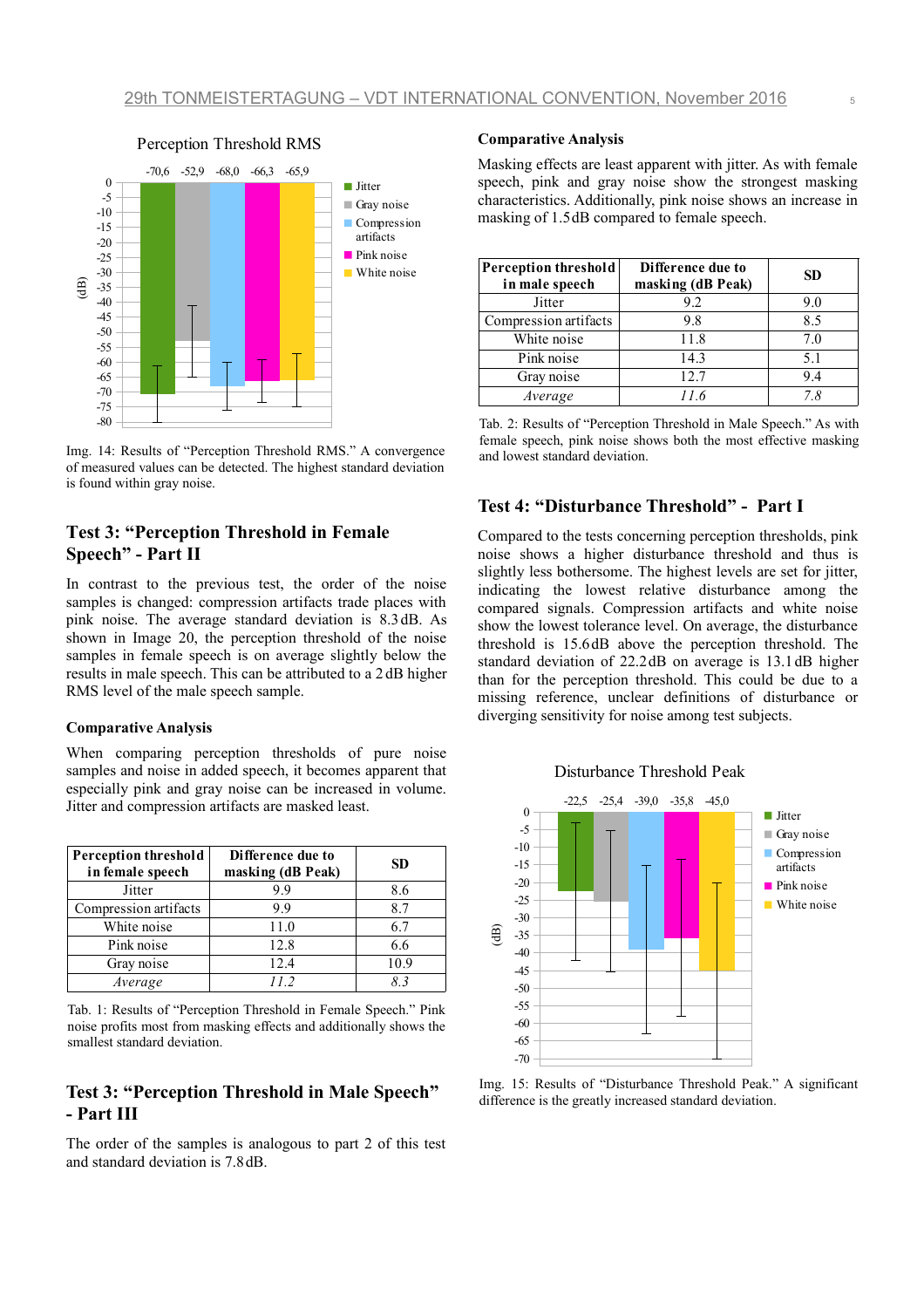

Img. 16: Results of "Disturbance Threshold RMS." As with peak results, a significant fluctuation within the group of test subjects is registered.

## **Test 4: "Disturbance Threshold in Female Speech" - Part II**

The average standard deviation is reduced through the introduction of a speech signal (female voice) from 22.2 dB to 15.6 dB. This level is still 6.5 dB above those of the tests concerning perception thresholds. The order of signals remains unchanged.

#### **Comparative Analysis**

Pink noise is masked most in the hearing tests with speech signals while the disturbance threshold changes most for jitter. Also, no direct correlation between the disturbance threshold and the perception threshold can be detected.

| Disturbance threshold<br>in female speech | Difference due to<br>masking (dB Peak) | <b>SD</b> |
|-------------------------------------------|----------------------------------------|-----------|
| Jitter                                    | 6.5                                    | 14.1      |
| Compression artifacts                     | 5.2                                    | 16.2      |
| White noise                               | 3.4                                    | 16.7      |
| Pink noise                                | 4.3                                    | 16.0      |
| Gray noise                                | 4.8                                    | 15.1      |
| Average                                   |                                        | 15.6      |

Tab. 3: Results of "Disturbance Threshold in Female Speech." Concerning disturbance thresholds, jitter profits most from masking effects. The most notable difference to the tests concerning perception thresholds are the much higher standard deviations.

# **Test 4: "Disturbance Threshold in Male Speech" - Part III**

The levels set by the test subjects are up to 2.2 dB higher than with female speech, thus confirming tendencies of the perception threshold tests. This is due to the 2 dB higher RMS value of the male speech sample. The order stays unchanged and standard deviation is at 15.5 dB.

#### **Comparative Analysis**

On average, the difference in masking is increased by 1.4 dB. In comparison to the perception threshold, masking occurs less, especially for gray noise. Jitter and compression artifacts profit most from masking effects.

| Disturbance threshold<br>in male speech | Difference due to<br>masking (dB Peak) | <b>SD</b> |
|-----------------------------------------|----------------------------------------|-----------|
| Jitter                                  | 7.0                                    | 14.1      |
| Compression artifacts                   | 7.3                                    | 18.3      |
| White noise                             | 5.5                                    | 16.4      |
| Pink noise                              | 6.5                                    | 13.8      |
| Gray noise                              | 5.0                                    | 14.9      |
| Average                                 | 62                                     | 15.5      |

Tab. 4: Results of "Disturbance Threshold in Male Speech." Compression artifacts and jitter profit most from masking effects with male speech.

## **Test 5: "Ranking"**

The unmodified sound sample is ranked highest with the signal treated with a limiter coming in second. The worst marks are given to the signals treated with clipping and band pass filters.



Img. 17: Results of "Disturbance Ranking." The original sample is ranked highest and the signal with clipping lowest.

## **Test 6: "Clipping Threshold"**

Clipping thresholds set by the test subjects are nearly identical between male and female speech with a difference of 0.5 dB. The higher RMS of the male speech sample could result in more noticeable clipping effects and would explain the lower threshold. Standard deviation is 4.3 dB for male speech and female speech. This indicates a very individual perception of disturbance.

### **Concluding Oral Survey**

After completion of the test, the subjects were asked to name the least pleasant signal. The results of the survey can be seen in Image [19.](#page-6-1)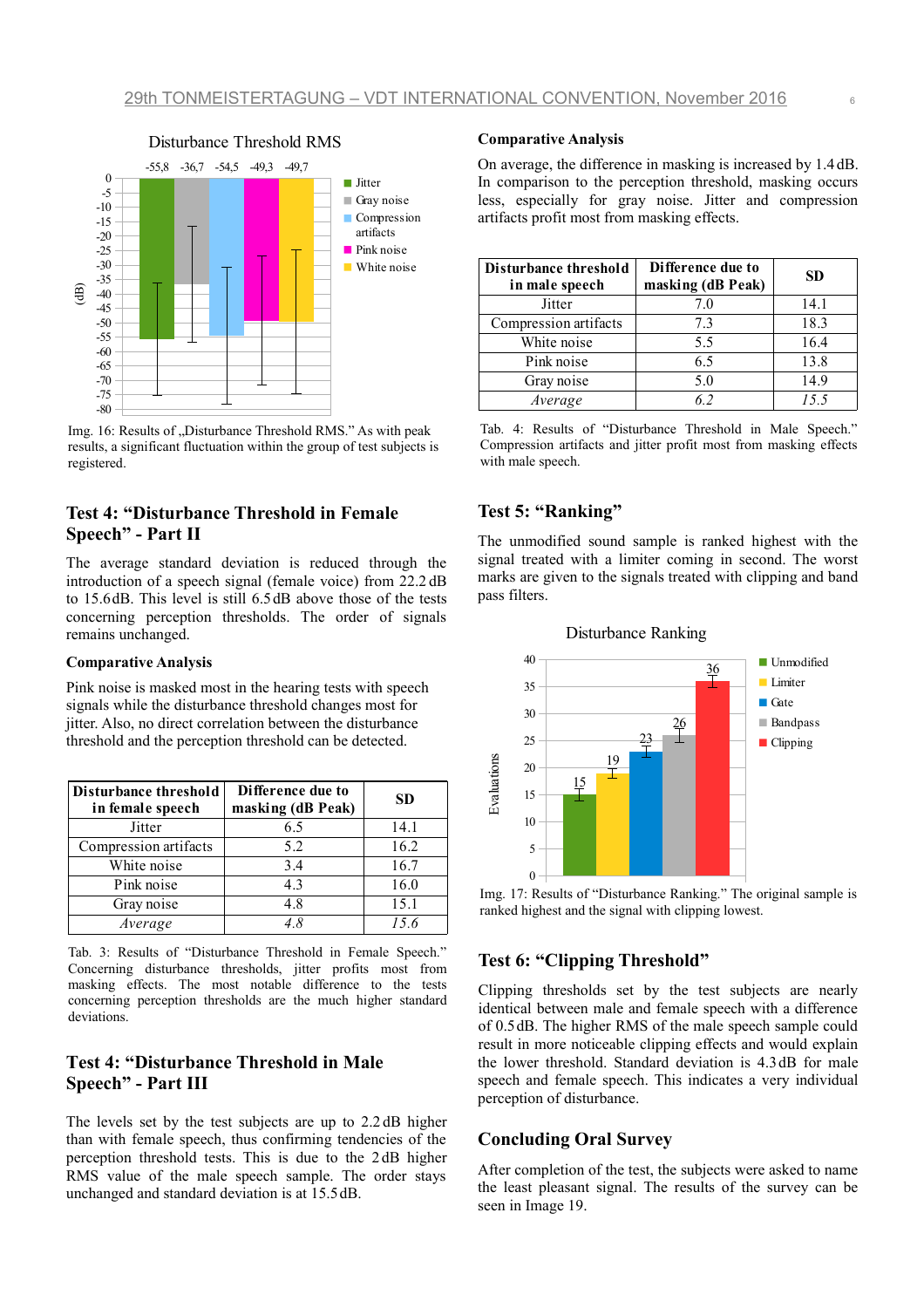



Img. 18: Results of "Clipping Threshold." Differences between male and female speech are below statistical relevance.

<span id="page-6-1"></span>



<span id="page-6-0"></span>Img. 20: Results of "Perception Threshold Peak." In general, white noise has the lowest and jitter the highest perception threshold. Pink noise profits most from masking effects by speech signals and has the lowest standard deviation.



Img. 21: Results of "Disturbance Threshold Peak." Jitter provides the least potential for disturbance, while white noise has the lowest disturbance threshold. The high standard deviation shows a wide variety of sensitivity towards noise in the test subjects.

Perception Threshold Peak – General Overview